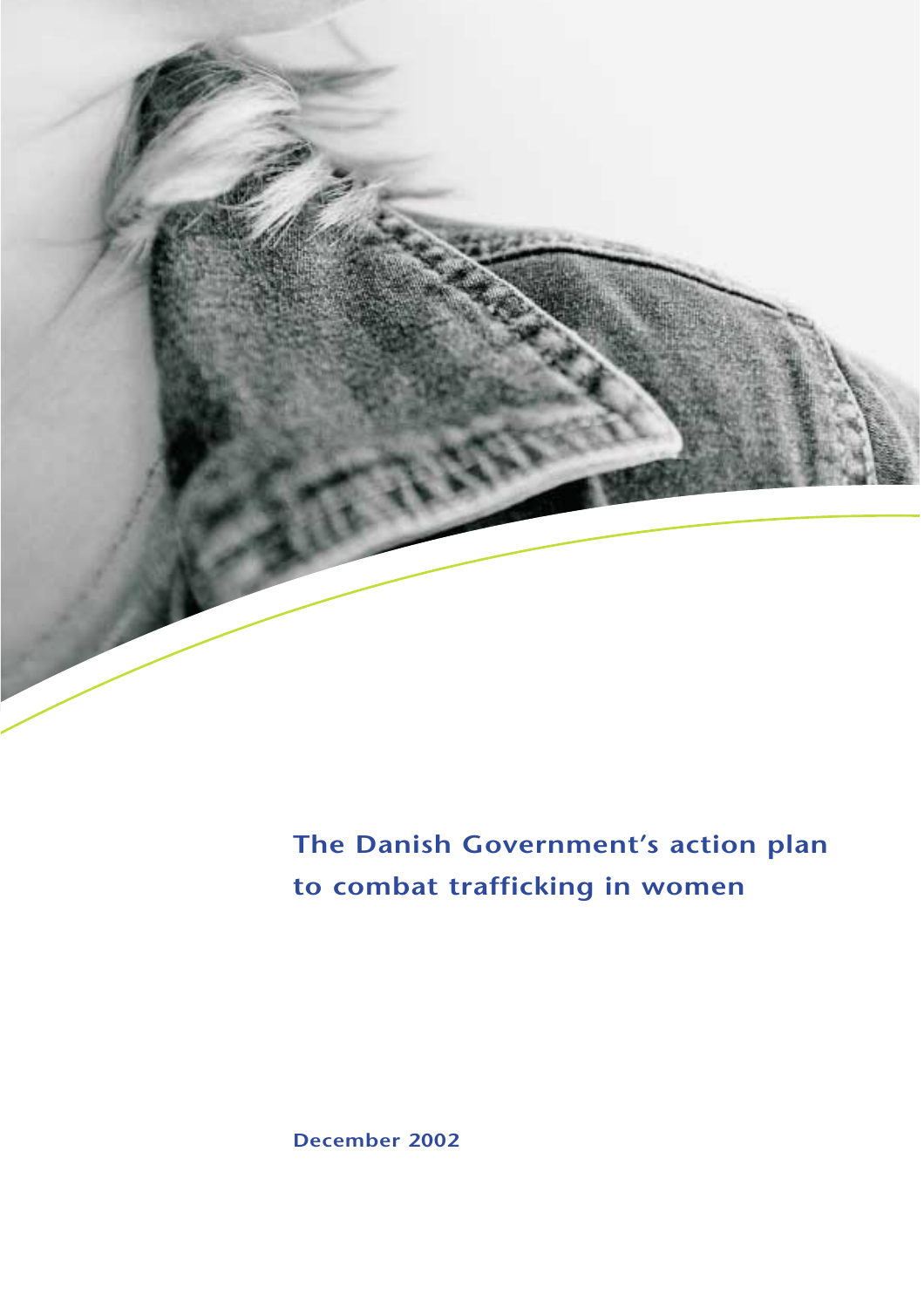

#### **THE DANISH GOVERNMENT'S ACTION PLAN TO COMBAT TRAFFICKING IN WOMEN**

**Year of publication:** December 2002

**Edition:** First edition, 1,000 copies ISBN 87-91292-12-3

Electronic version ISBN 87-91292-06-9

**Graphic production:** MONTAGEbureauet ApS

**Photo:** Lisbet Lavaud

Available while stocks last from: Department of Gender Equality Skindergade 38, 2. Postboks 40 DK-1002 Copenhagen K Tel.: + 45 33 92 33 11 Fax: + 45 33 91 31 15 E-mail: lige@lige.dk

The action plan is also available (in Danish) on the website of the Department of Gender Equality: www.lige.dk.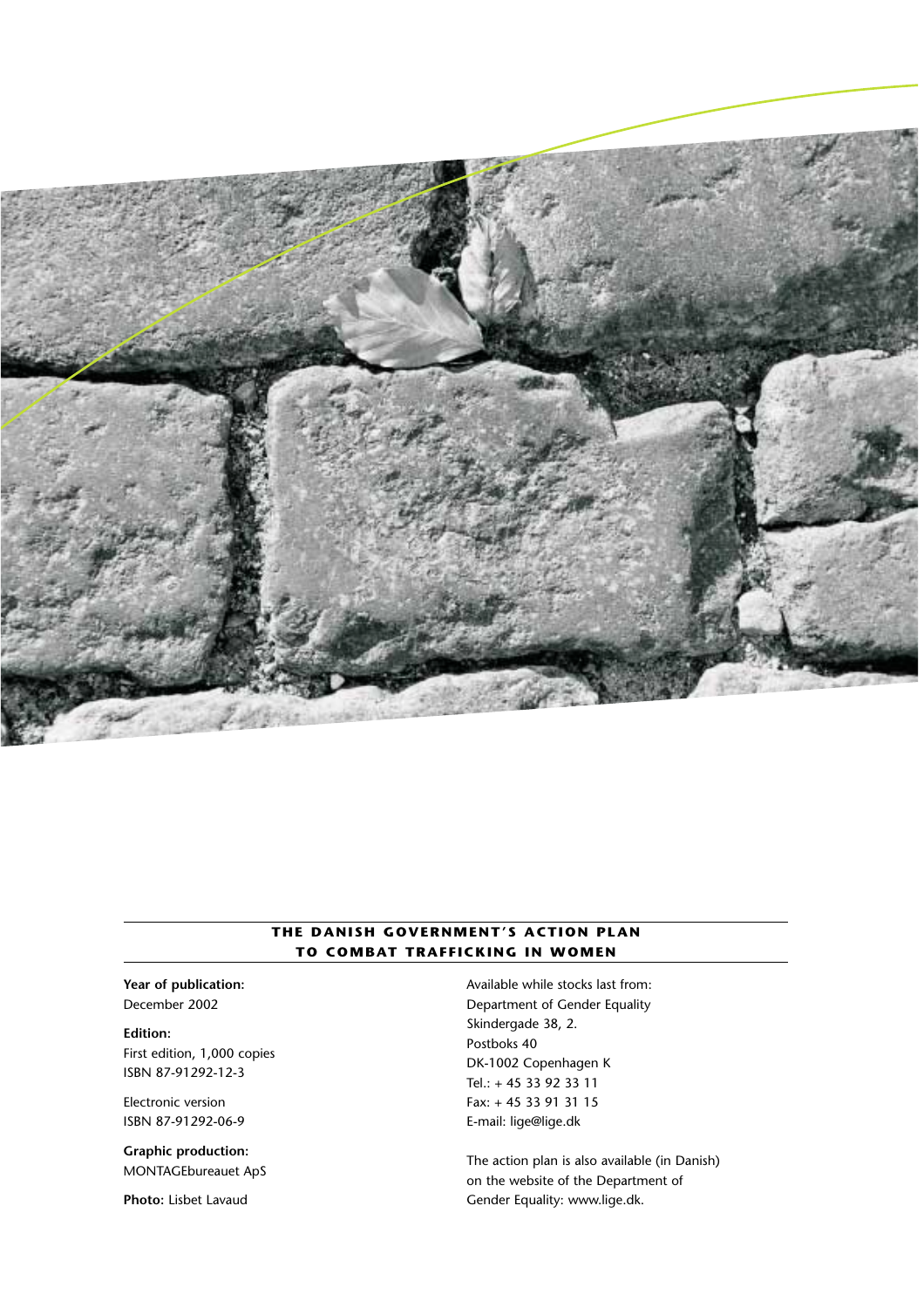

Trafficking in human beings has become a gruesome and current problem, not only in distant countries, but also in Europe and in Denmark. Growing numbers of Eastern European and Asian women are being transported to Western Europe, where they often end up in prostitution or other forms of sex industry. During the ordeal of human trafficking, they are often exposed to physical and mental violence.

Trafficking in human beings as if they were goods is reprehensible. It is a criminal offence and violates human rights. Therefore, we must stop at nothing to combat the organised crime behind such trafficking.

Since 2000, The Danish National Commissioner of Police has systematically policed the area of trafficking in women. The intensification of police efforts to fight such trafficking has aided in dismantling a number of criminal networks. Furthermore, the individuals behind human trafficking have become easier to prosecute since the Danish Parliament in June 2002 adopted a special provision on human trafficking to be included in the Danish penal code.

However, the intensified initiatives to crack down on these criminals cannot, on own their own, fight the multitude of problems triggered by this type of crime. Consequently, this action plan focuses special attention on the victims of trafficking in women as well as preventive measures. Since action requires the involvement of many players, the Danish Government's action plan to combat trafficking in women is the product of cooperation between the Minister for Interior Affairs and Health, the Minister for Integration, the Minister for Justice and the Minister for Social Affairs and Gender Equality. And I am very happy to see that the political parties behind the rate adjustment pool scheme managed

to achieve consensus on giving high priority to initiatives to combat trafficking in women, thus allowing funds to be earmarked for these initiatives in the final compromise.

The activities contained in the action plan, support provided to victims and the prevention of trafficking in women coincide with the myriad initiatives and efforts taken on an international scale. The cross-border nature of human trafficking makes international cooperation pivotal to the fight against trafficking in women. Denmark has actively participated in drawing up the UN additional protocol on human trafficking, and the EU cooperates closely on combating such trafficking. In the Nordic and Baltic regions, authorities and NGOs have started collaborating via, for example, a Nordic-Baltic information campaign on trafficking in women and through cooperation between the judicial authorities in the Baltic region, the so-called Task Force on Organised Crime in the Baltic Sea Region, currently chaired by Denmark. To have a genuine effect, both national and international initiatives must remain a high priority.

Having to put trafficking in women on the political agenda is a new and shocking chapter in the saga of gender equality problems. In presenting this action plan, we have taken an important step in the fight to stop trafficking in women. The new methods developed and introduced in the plan will allow future initiatives on supporting victims and preventing trafficking in women to become even more effective and far-reaching.

 $\cap$ n $\alpha$ k Henriette Kjær

Minister for Social Affairs and Gender Equality

#### **CONTENTS**

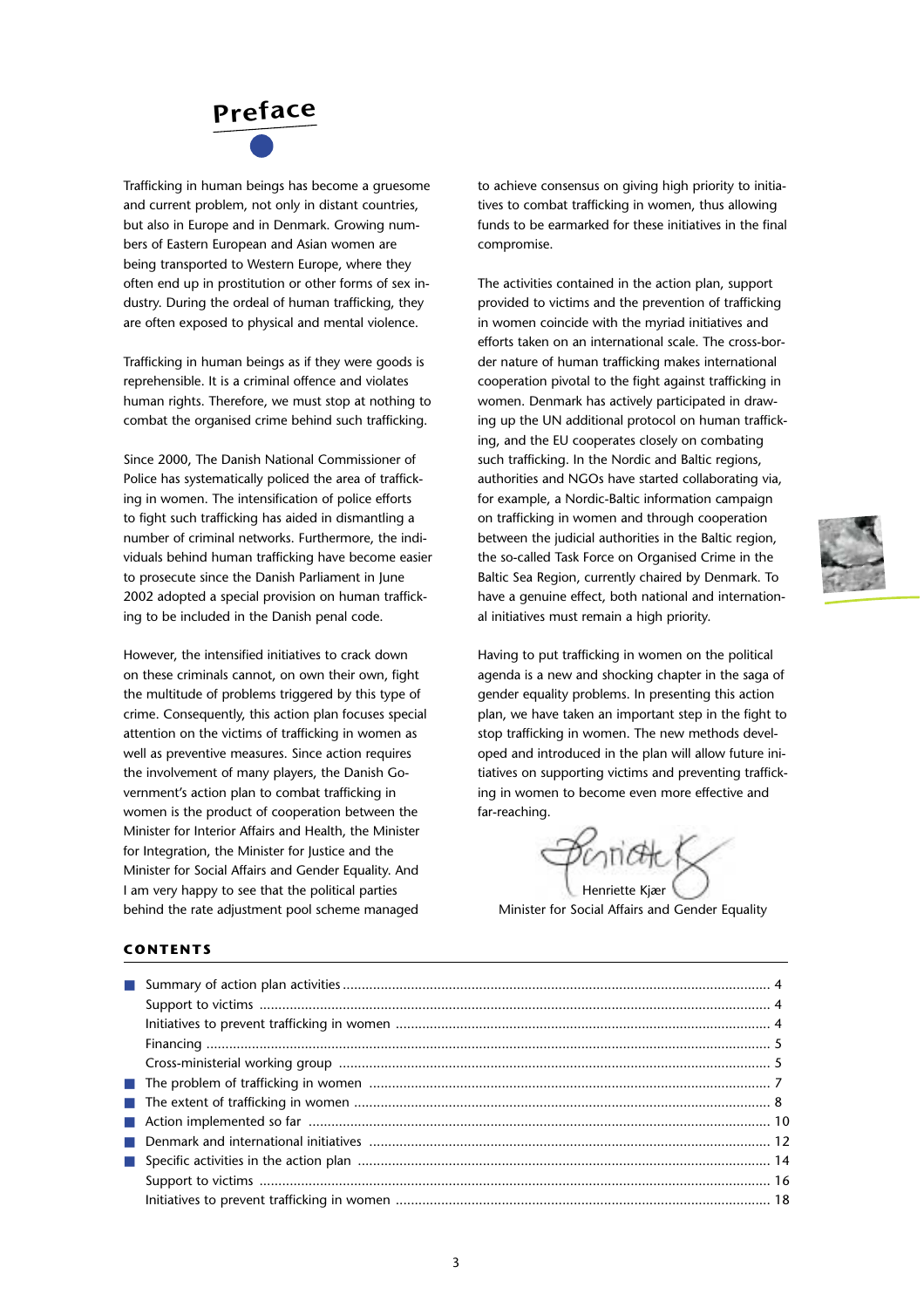**Summary of action plan activities**

In introducing this action plan, the Danish Government aims to intensify and further the efforts to combat trafficking in women. Curbing this organised type of abuse and crime takes broad and farreaching initiatives. To this end, the Danish Government is now presenting the following initiatives in two main areas: activities to support victims and to prevent trafficking in women.

#### **SUPPORT TO VICTIMS**

**Development of a model for the prepared return** of women living in Denmark as victims of trafficking in women. The model will include elements such as:

- ◗ **Shelters for victims of trafficking in women**. During their stay in a shelter, which may normal-Iv last a maximum of 15 days<sup>1</sup>, victims will have their situation clarified and their return prepared.
- ◗ **Establishment of cooperation agreements** between parties from the police, social services and public health authorities as well as relevant NGOs, for the purpose of preparing and implementing the return of victims.
- ◗ **Development of international networks** with Danish and non-Danish NGOs.
- ◗ **Development of embassy networks**, where relevant Eastern European embassies are to be informed about the initiatives of the Danish action plan and, in their capacity, be bridge builders in relation to the authorities of the victims' home countries.

#### **INITIATIVES TO PREVENT TRAFFICKING IN WOMEN**

**Compilation of knowledge on how to police trafficking in women, for the purpose of providing inspiration and allowing countries to compare experience.** 

**National activities during the joint Nordic-Baltic information campaign** on trafficking in women:

- ◗ Establishment of a **hotline** where victims of trafficking in women / foreign prostitutes can obtain information in respect of authorities, including public health authorities and the police, as well as information about support offers.
- ◗ **Establishment of teams of fieldworkers** (cultural mediators) to participate in information and consultation work as well as development of training programmes for these mediators.
- ◗ **A seminar for Danish authorities and Danish NGOs** on trafficking in women and cooperation between authorities and NGOs.
- ◗ **An advertising campaign** targeted at potential clients and the general public.
- ◗ **Theme on trafficking in women** at **www.ligestillingsminister.dk**.

**Distribution of written information material** for foreign women in prostitution.

*1 The deadline for departure is set to 15 days – equivalent to the deadline stipulated in section 33(2) of the Danish Aliens Act – or, in very rare instances, to a longer period in cases of expulsion where the abuse inflicted on a woman is considered so grave as to justify a police investigation aimed at bringing charges under section 262 a of the Danish penal code, and where the personal circumstances of the individual woman generally warrant such action.*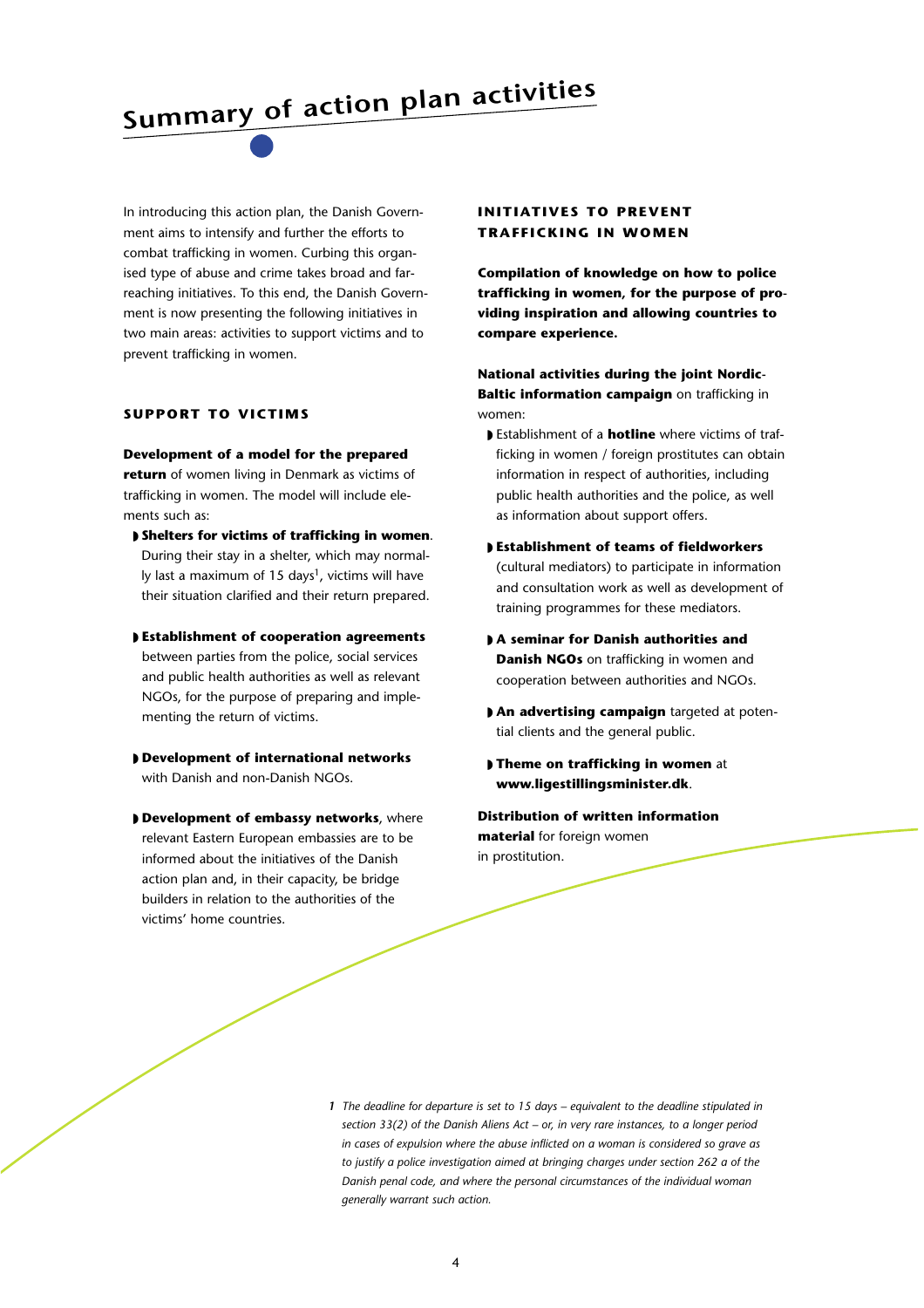#### **FINANCING**

In October 2002, the Christian People's Party, the Liberal Party, the Conservative Party, the Socialist People's Party and the Social Democratic Party reached consensus on the rate adjustment pool in the social area for 2003-2006 and decided to earmark an annual amount of DKK 10m over the next three years for initiatives to combat trafficking in women.

#### **CROSS-MINISTERIAL WORKING GROUP**

In the spring of 2000, the Government then in power set up a **cross-ministerial working group** – under the Minister for Gender Equality – on violence against women and human trafficking. Apart from the Department of Gender Equality, this working group consists of members from the Ministry of Justice, the Ministry of Interior Affairs and Health, the Ministry of Social Affairs and the Ministry of Integration. The working group discussed the problem of violence against women and specific initiatives to fight such violence, subsequently also addressing the issue of human trafficking. On 8 March 2002, the Danish Government presented its national action plan, based on the working group's discussions, to combat violence against women. This action plan to fight trafficking in women was also drawn up on the basis of this group's discussions.

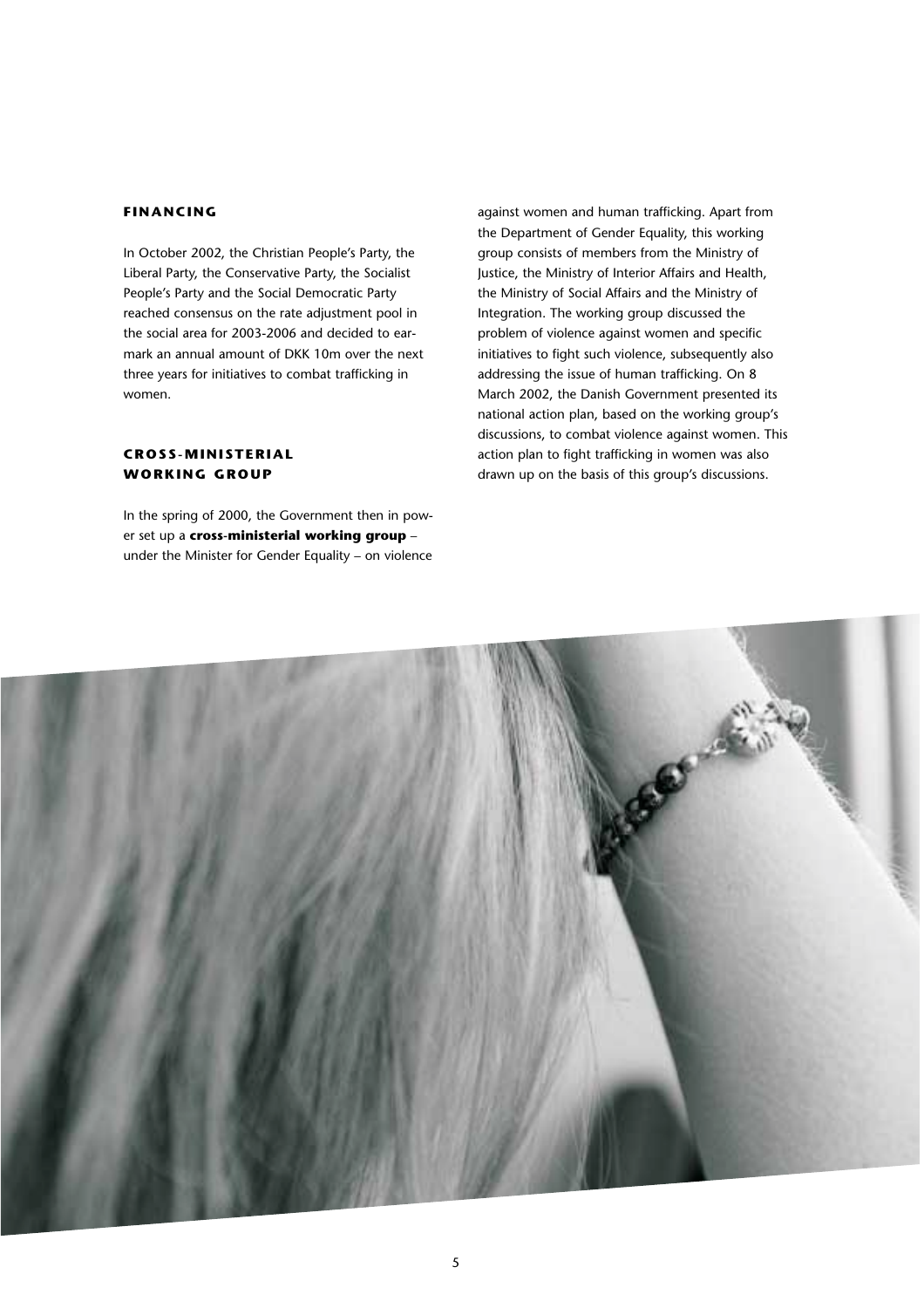

- *2 Report published by the US Administration, 1998 (on the website of the US Department of State), http://usinfo.state.gov/topical/global/traffic/01042503.htm.*
- *3 Tanya Renne (ed.) (1997): "Ana's land Sisterhood in Eastern Europe". Boulder, Colorado, Westview Press.*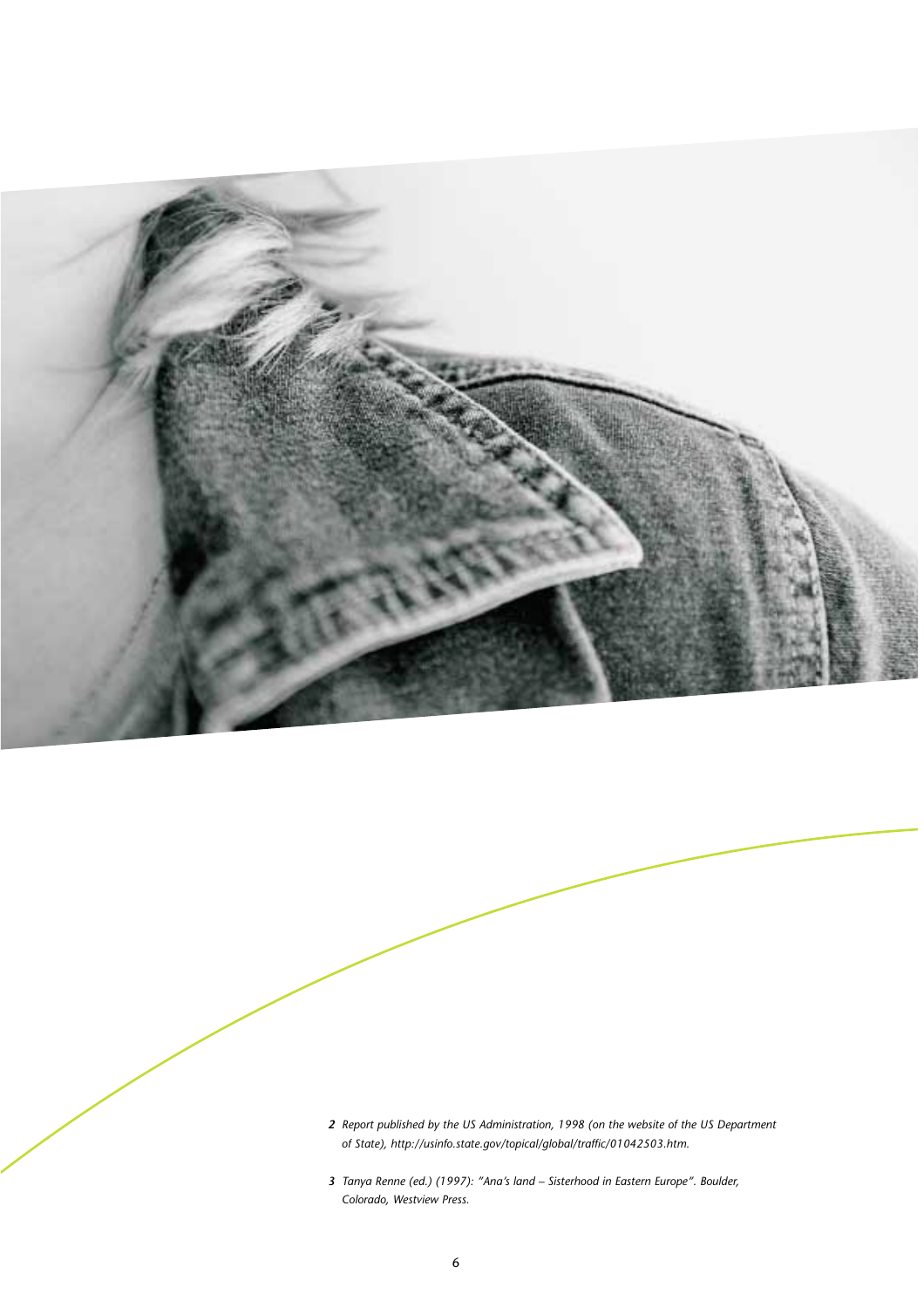# **The problem of trafficking in women**

Trafficking in women is a relatively new phenomenon in Denmark, especially when it comes to women from Eastern Europe. But human trafficking is another matter in other parts of the world, Asia for example, where it has been practised for years. One of the extensive studies most recently published to determine the extent of this problem estimates that between 700,000 and 2 million women and children are being trafficked each year worldwide, also suggesting that this type of organised crime is on the increase.2

Women have been trafficked to Denmark through the past few decades. To begin with, these women were usually Asian (the majority being Thai women), coming to Denmark to live as prostitutes, possibly with the object of marrying a Danish citizen. The picture has changed since the collapse of the Berlin Wall. Now many women from Eastern Europe, including the Baltic States, are being brought to Denmark and other Western European countries.

Apparently, wholly or partly organised networks are responsible for bringing these women to Denmark and other countries. The criminal networks make their profit on sending women to Western Europe by charging transport fees and acting as pimps for the women. This causes the women to owe money to the networks, meaning that they have to work off their debt by prostituting themselves under deplorable conditions.

The international community has realised for some time that intensified and concerted action is needed to stop this growing area of crime, and both the UN and the EU are addressing the problem of human trafficking. In December 2000 in Palermo, many of the world's countries, including Denmark, signed a UN convention on cross-border organised crime. This convention has an additional protocol specifically dealing with human trafficking, especially trafficking in women and children.

Trafficking in women is often rooted in poverty, unemployment, lack of training and education and lack of access to resources. But clearly such trafficking is also a gender equality problem. The feminisation of poverty, gender equality discrimination and the nonexistence of training and educational programmes, not to mention jobs, for women in Eastern Europe have left them with meagre opportunities for earning a living for themselves and their families.<sup>3</sup>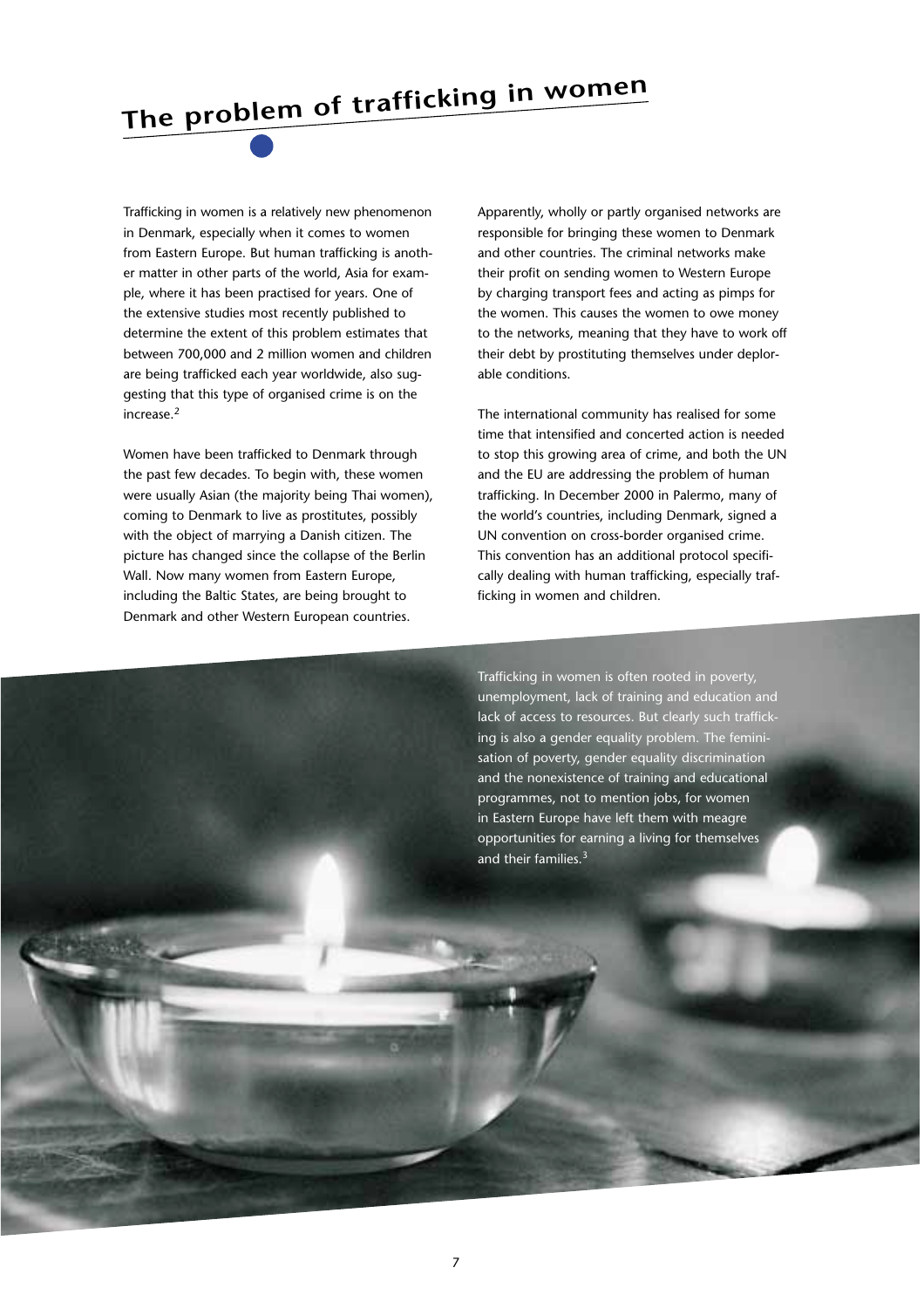### **The extent of trafficking in women**

Since human trafficking and running a brothel in this relation are criminal offences, the involved parties strive to conceal these activities from the authorities. The knowledge currently existing in this area is outlined below.

The number of female prostitutes in Denmark is estimated at about 6,000. There are 2,000 foreign women in this group, half of whom come from Eastern Europe, predominantly the Baltic States (often with a Russian background), Ukraine and Russia.<sup>4</sup>

The Danish PRO Centre regularly counts ads for massage parlours and escort-based prostitution nationwide and has also paid visits to striptease and prostitution bars in Copenhagen. During single visits to thirteen bars, the Centre observed a total of 123 women (strippers and/or prostitutes), of whom at least 85 were foreign.

The Centre concluded that the past ten years have seen a more than tenfold increase in the share of foreign women from third-world countries or Eastern Europe entering the Danish market for prostitution. Admittedly, no one knows the exact number of such women.

Furthermore, systematic policing is no viable means of determining the number of women brought to Denmark as a result of trafficking.

#### **The women typically stay in Denmark for these reasons:**

- ◗ They may be in Denmark on tourist visas, which are normally issued for a period of three months.<sup>5</sup>
- Marriages of convenience, arranged by individuals operating in this milieu and paid for by these women.
- ◗ Marriages where the husband brings a wife to Denmark and subsequently works as her pimp.6

- *4 Letter from the PRO Centre to the Department of Gender Equality, dated 31 July 2000.*
- *5 If, during such a stay, women support themselves by prostitution, such a stay is illegal since a person staying in Denmark on a tourist visa may not work. However, the visa obligation does not apply to women from the Baltic States, who may stay, but not work, in Denmark as tourists for a period of three months without applying for a visa.*
- *6 Letter from the PRO Centre to the Department of Gender Equality, dated 31 July 2000.*
- *7 The National Commissioner of Police (2001), page 5: "Redegørelse vedrørende aktuel status for den politimæssige indsats mod kvindehandel". (Report on the current status of police initiatives to combat trafficking in women).*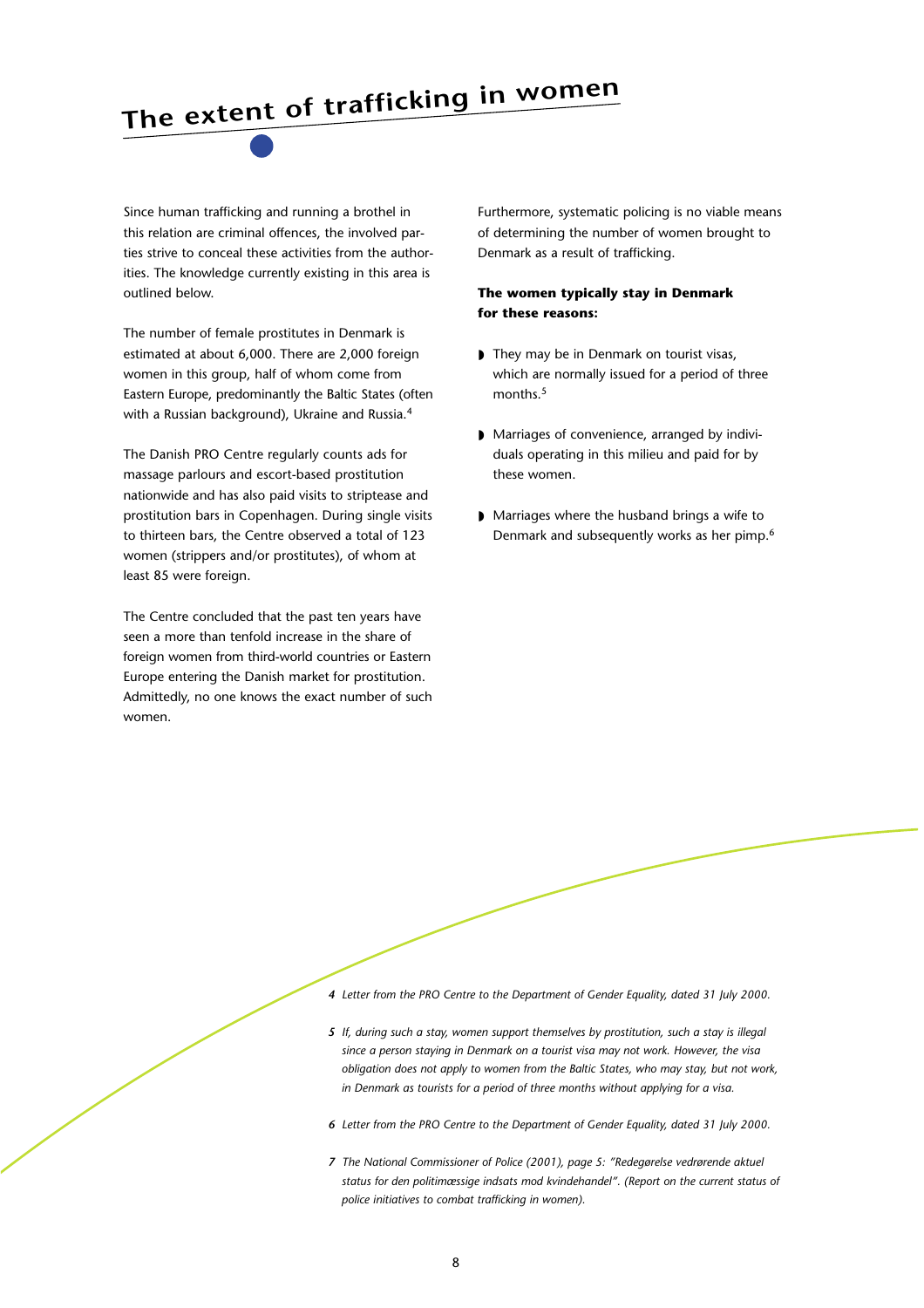In 2000, the office of the Danish Public Prosecutor published a report assessing the extent of trafficking in women. This report suggested that the 'unknown' number of such cases could, in fact, be substantial and that there may be reason to assume that the extent of the problem would increase over the coming years.

The June 2001 report, published by the National Commissioner of Police, on trafficking in women concludes that "foreign women represent a relatively large number of the prostitutes operating in the more organised prostitution milieu. Criminal networks often help and generally arrange for these foreign women to enter Denmark."7

The Danish Immigration Service's statements of cases involving foreign prostitutes expelled from Denmark can also help shed light on the extent of women being trafficked to Denmark. Notably, however, these expulsion cases do not necessarily involve victims of trafficking in women, but women having worked illegally as prostitutes in Denmark. During the last quarter of 2001 and the first half of 2002, the Danish Immigration Service thus made a decision on expulsion due to illegal prostitution in 51 cases.

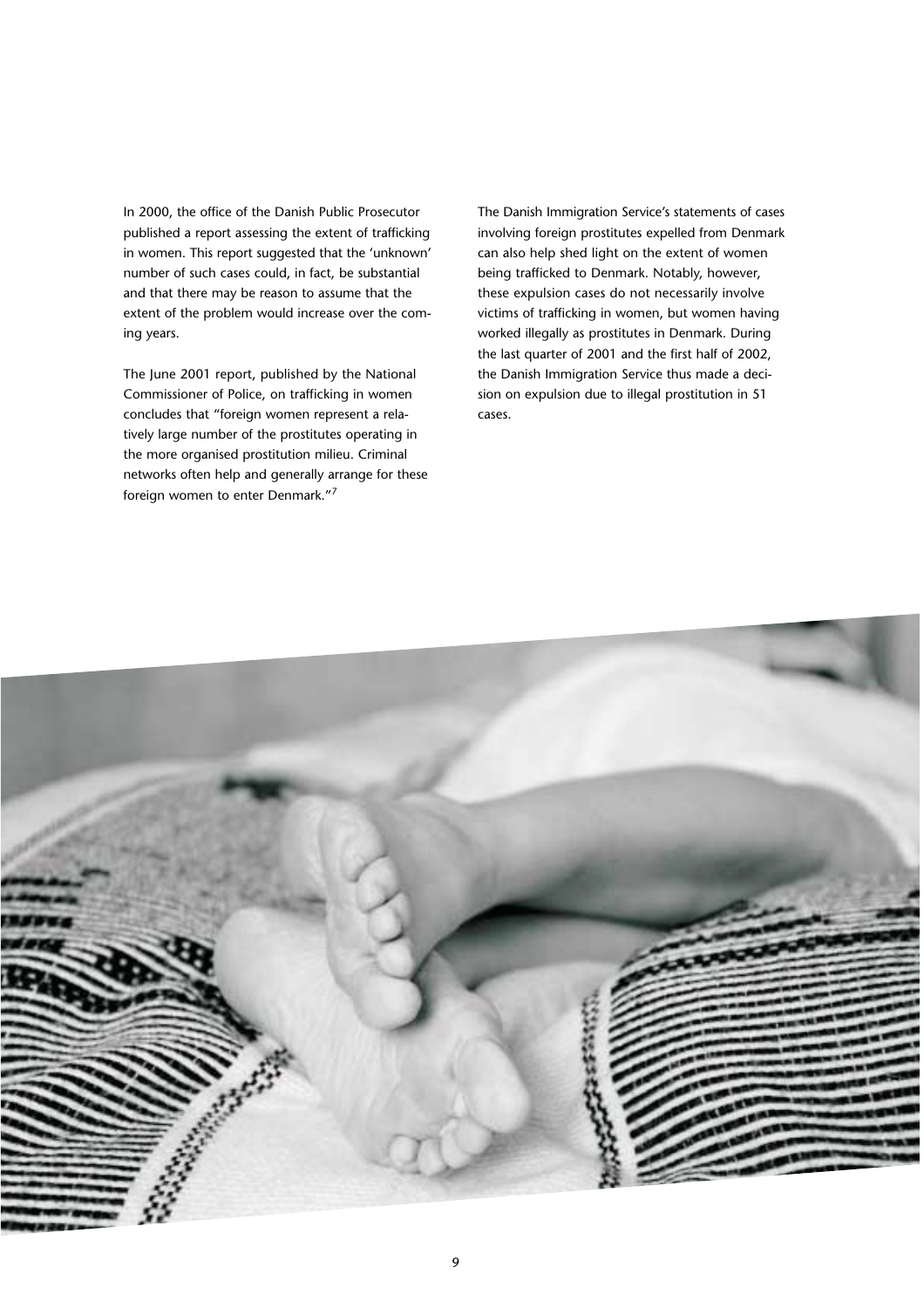### **Action implemented so far**



Trafficking in women is already on the political agenda. There is broad consensus that this type of crime should be brought to an end, and efforts are already being made. Special attention is being focused on the prosecution of the individuals behind the criminal networks, and in the autumn of 2000 **the National Commissioner of Police** began to systematically police activities likely to be connected with trafficking in women. Such action was initiated to allow more offensive and forward-looking policing in this area. The initiatives also included a factfinding mission to the Baltic States.8

Today, the National Commissioner of Police is systematically policing the area of trafficking in women. Consequently, the police do not wait for citizens to report illegal activities, but use their own information to investigate the groups of individuals who are likely to be the ringleaders of the professional and organised crime that involves trafficking in women. The police have previously said that investigative steps like phone tapping, etc., must be regarded as especially useful and relevant in cases of trafficking in women.

- *8 Read the report (in Danish) at http://www.politi.dk/Information.htm#Rapporterundersøgelser.*
- *9 General experience shows that providing adequate advice takes some time. The persons charged with offering advice to foreign women should have the same cultural and language background as the women they are meant to help. So far, offering advice has been limited by the fact that many foreign prostitutes speak only their own native tongue, and no adviser possessing the right background is currently available.*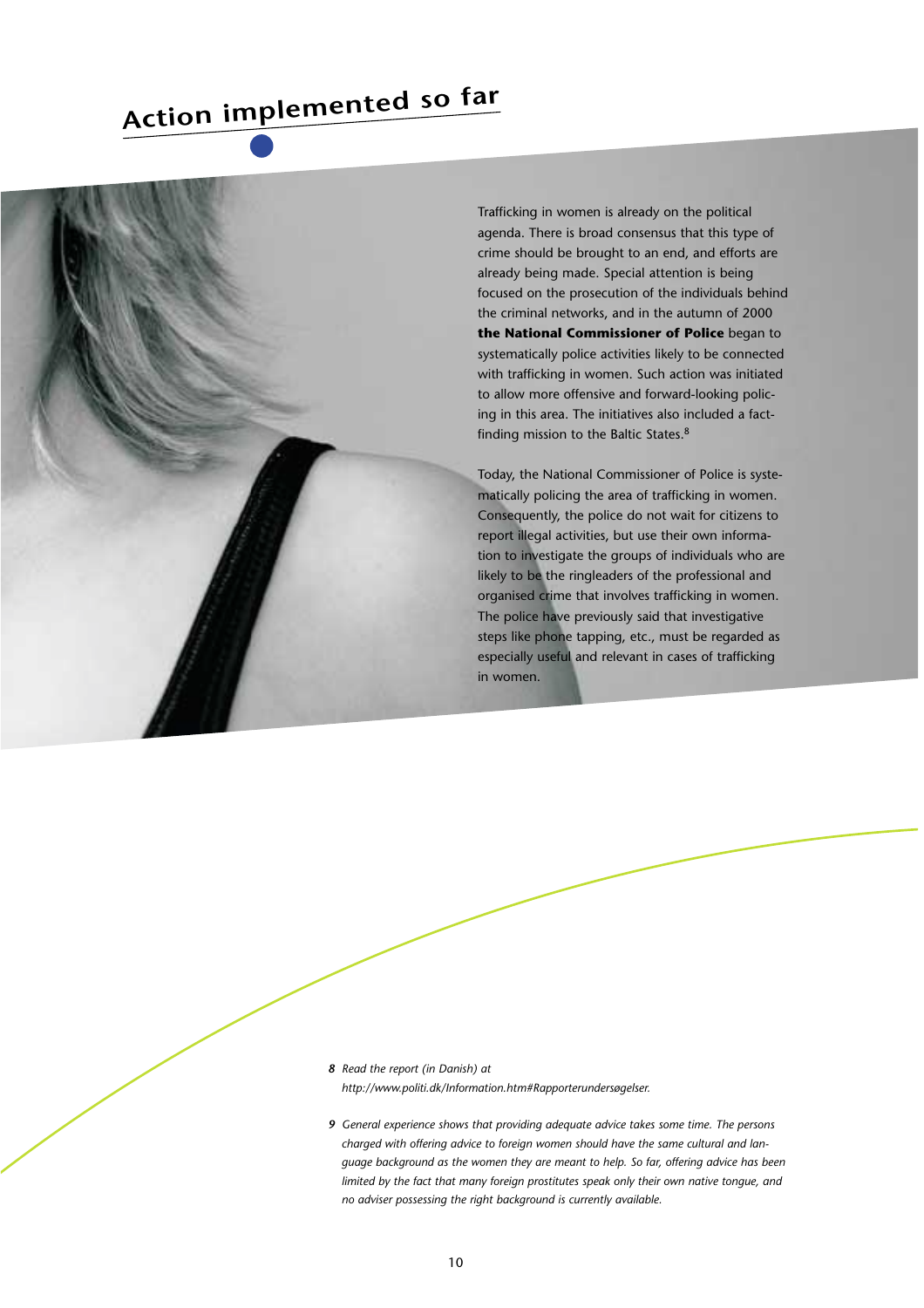For instance, a suspicion of people smuggling could form the basis for such action.

For this very reason, the Danish Parliament took a necessary step, on 31 May 2002, in adopting a new provision on human trafficking under the Danish penal code. Adding section 262 a to the penal code has strengthened criminal protection against human trafficking. Based on the UN additional protocol on human trafficking and the EU framework decision on such trafficking, the provision covers all aspects of human trafficking and any underlying abuse.

The new provision and the maximum penalty of eight years of imprisonment allow the police – when the conditions contained in the Danish Administration of Justice Act for such imprisonment have otherwise been met – to break the confidentiality of communications (phone tapping, etc.) when they investigate cases involving human trafficking. Moreover, under the provision contained in section 76 a

of the Danish penal code on confiscation and reversed burden of proof, confiscation may take place in cases that involve human trafficking.

Furthermore, close cooperation between the judicial authorities of the Baltic region has already produced good results.

Also, the PRO Centre has previously offered advice to Thai prostitutes. The Danish National Board of Health has supported such advice. However, when helping prostitutes, advisers seldom come into contact with foreign prostitutes. One reason could be that foreign women are often all aware that their source of income and stay in Denmark are illegal. They are therefore very reluctant to approach the Danish authorities as they fear the criminal ringleaders as well as expulsion.<sup>9</sup> Offering advice is an important task and it may aid foreign women in trusting the Danish authorities.

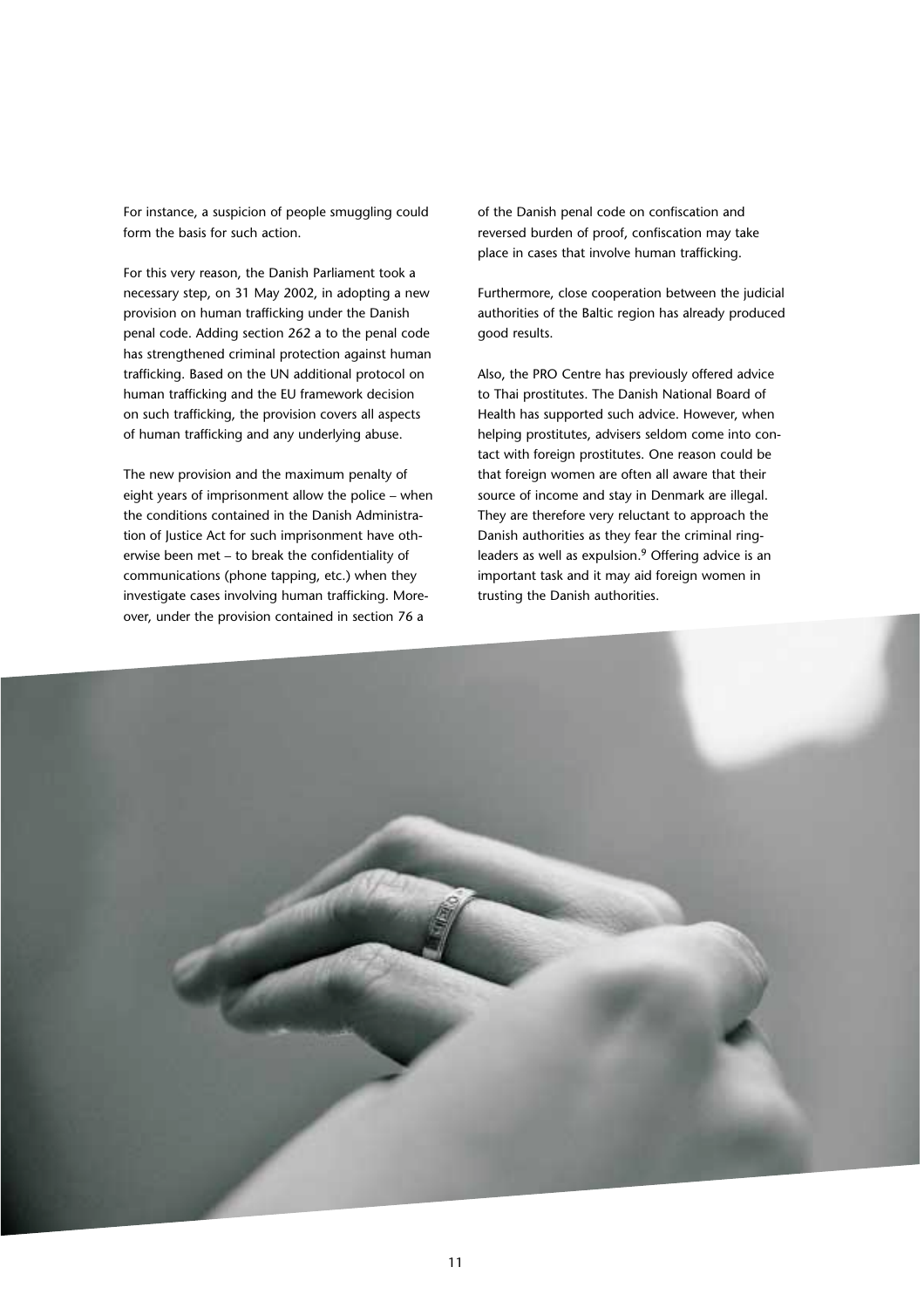# **Denmark and international initiatives**

Because human trafficking is inherently a cross-border type of crime, international initiatives are crucial. Denmark is actively engaged in this work, participating in several international forums.

At a meeting in Vilnius on 15 June 2001, the **Nordic and Baltic ministers for gender equality** decided to implement an information campaign in 2002 on trafficking in women in the Nordic countries and the Baltic States. In August 2001, the Nordic ministers for justice agreed to back up the campaign. The campaign is meant to enhance knowledge on and awareness of trafficking in women and also start discussions on the problems. The national activities are described at the end of this action plan.

A joint seminar in Tallinn held on 29-31 May 2002 kicked off the campaign, and joint conferences will subsequently be staged in Vilnius in October and in Riga in November.

Among its other target areas, the **Task Force on Organised Crime in the Baltic Sea Region** is engaged in combating people smuggling and trafficking in women, and Denmark has, through its presidency, made initiatives to fight such trafficking a high priority.<sup>10</sup>

Denmark also participates in **Europol** in an international cooperation project to combat trafficking in women. In the light of the need to strengthen investigative efforts, exchange of information and international cooperation on investigation, Europol plays a key role in the European cooperation project to curb the growing crime of human trafficking.

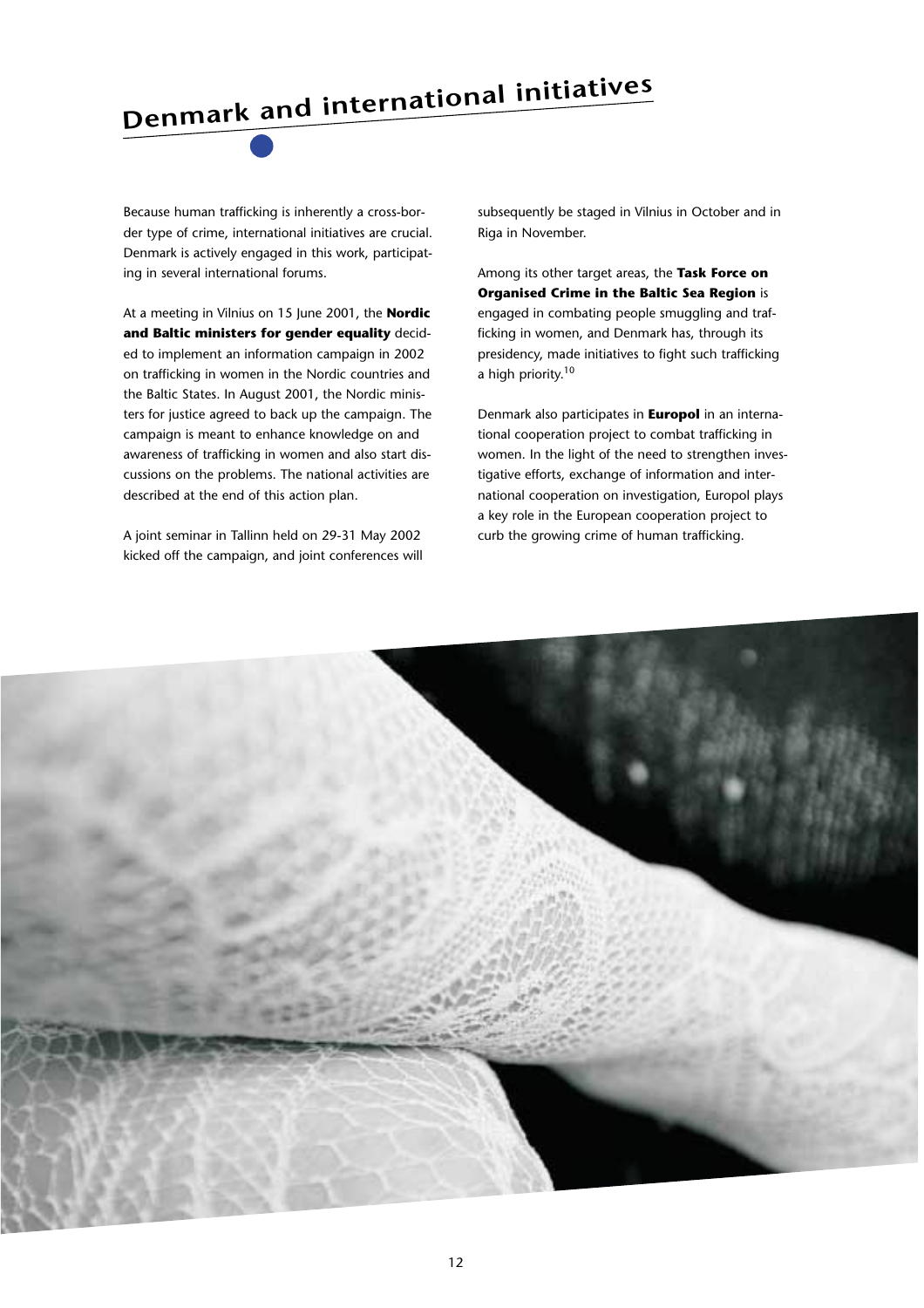Europol considers human trafficking a large-scale problem, involving the establishment of criminal networks that are expanding their operations from trafficking in women to include other 'goods' such as drugs. **Interpol** also does important work in the war on trafficking in women.

#### **The EU Member States and the European**

**Commission** are also actively engaged in the battle against human trafficking. The Commission's STOP programme supports projects, exchange of experience, training and cooperation between persons responsible for combating human trafficking. In this area, important recommendations have also been prepared under EU auspices, including the "Hague Ministerial Declaration on European Guidelines for effective measures to prevent and combat trafficking in women for the purpose of sexual exploitation" from 1997. The Commission has presented a draft

framework decision to combat human trafficking, now adopted by the Council, as well as a draft framework decision to fight sexual exploitation of children and child pornography (COM(2000)854). A draft directive to issue short-term residence permits to victims of human trafficking who cooperate with the authorities (COM(2002)71) has also been submitted.

Denmark has signed the **UN convention on transnational organised crime** and the **related protocol on human trafficking, especially trafficking in women and children**, and will subsequently ratify this convention and protocol. Actively involved in drawing up these instruments, Denmark finds it important that international guidelines exist for initiatives to combat trafficking in women.

*10 Most recently, at a meeting in March, the Task Force concluded the following: "The Task Force on Organised Crime in the Baltic Sea Region recalls the conclusions from the Task Force meeting on 1 June 2001 on the need to strengthen the cooperation in regard to the combating of trafficking in women."*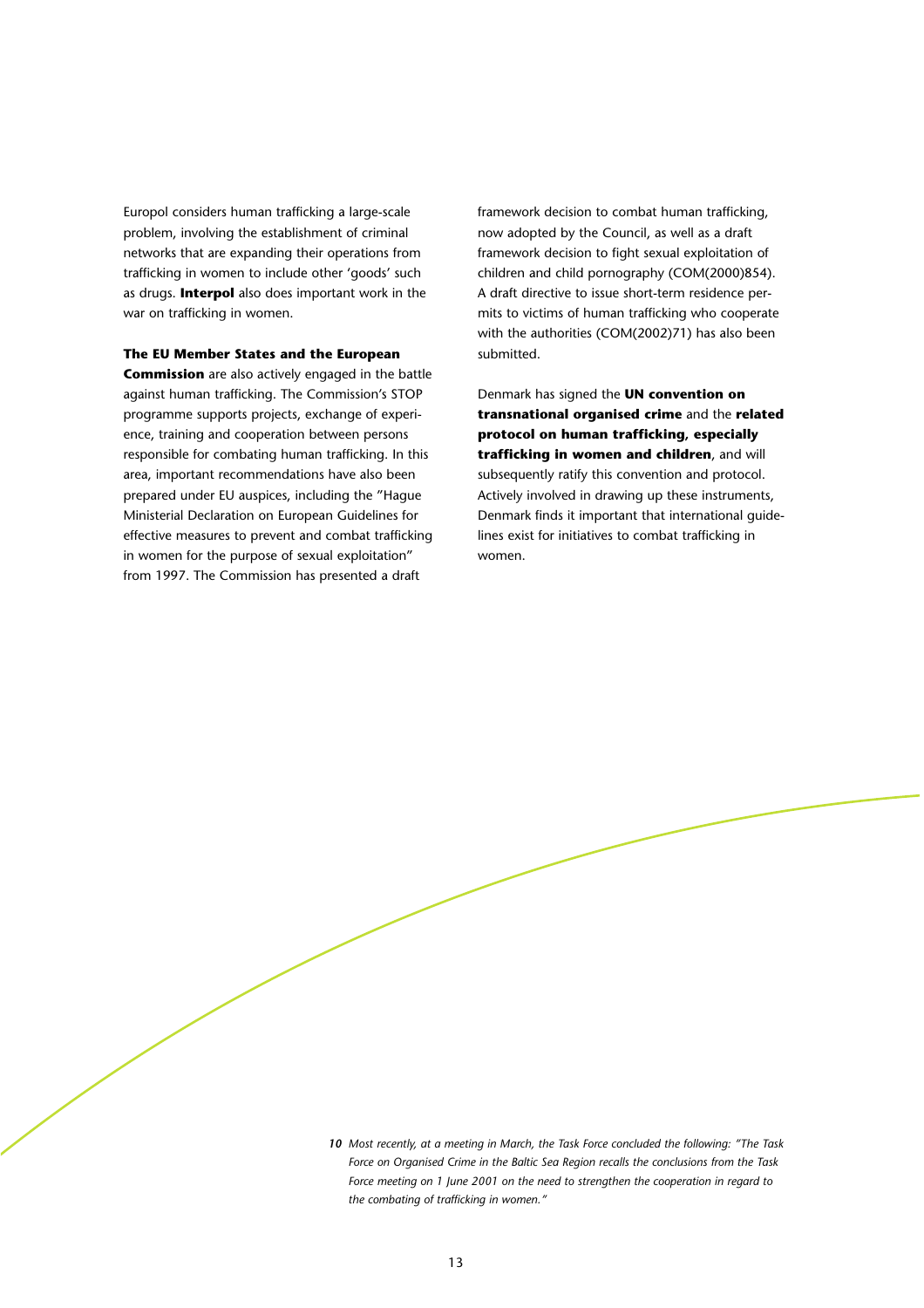## **Specific activities in the action plan**

Previous initiatives have aimed at cracking down on the individuals behind trafficking in women. This action plan focuses on support to victims – the women exposed to abuse – and on preventive measures.

Supporting the victims of trafficking in women is important. For this reason, the Danish Immigration Service wants to set the deadline for departure to 15 days – equivalent to the deadline stipulated in section 33(2) of the Danish Aliens Act – or, in very rare instances, to a longer period in cases of expulsion where the abuse inflicted on a woman is considered so grave as to justify a police investigation aimed at bringing charges under section 262 a of the Danish penal code, and where the personal circumstances of the individual woman generally warrant such action. This legal stay allows both authorities and NGOs to provide support to victims and to ensure that they can be returned to their home countries with less risk of ending up back in the hands of the very criminals who made them victims of human trafficking in the first place.

During the extended deadline for departure, the women can stay in **safe surroundings with access to acute social, medical and psychological support**. There are three general reasons for providing such support to these women.

First, having stronger possibilities of being successfully repatriated to their home countries will increase the women's chances of escaping the grip of trafficking in women. This includes action to improve the women's physical and mental conditions during their stay in safe shelters.

Second, this period should be used for planning repatriation through contact to authorities and relevant NGOs in the home countries. To ensure that the home countries are ready to receive the individual women and to continue the repatriation process, we must establish cooperation relations between authorities and NGOs in Denmark and in the victims' home countries.

Third, this period will allow the women to disclose information to the Danish authorities that may speed up the investigation and prosecution of network ringleaders. Still, it is important to point out that support provided to women is not contingent on their disclosing information leading to the conviction of these criminals.

**Preventive measures** to stop trafficking in women range from general initiatives such as promoting gender equality between women and men and combating poverty in the women's home countries to specific activities to prevent crime. An important form of prevention is to promote cooperation between players in the area: the police, immigration and social authorities, NGOs and international organisations.<sup>11</sup>

*11 The EU STOP programme provides support to establish partnerships against trafficking in women, and the projects supported have often proved effective in preventing this problem.*

- *12 Information from the Reden shelter in Vesterbro (an area in Copenhagen) and an article in the Independent: "Trafficked sex slaves create HIV 'time bomb'", 20 February 2002.*
- *13 Act no. 365 of 6 June 2002 to amend the Aliens Act, the Marriage Act and other acts tightened the conditions of marriage, with a view to preventing marriages of convenience. The tightened conditions allow a person to marry another person under Danish law in Denmark only if the parties in question are Danish citizens or permitted to stay in Denmark as laid down in the provisions of the Danish Aliens Act. Furthermore, legislation provides for better communication between marriage and aliens authorities in the battle against marriages of convenience.*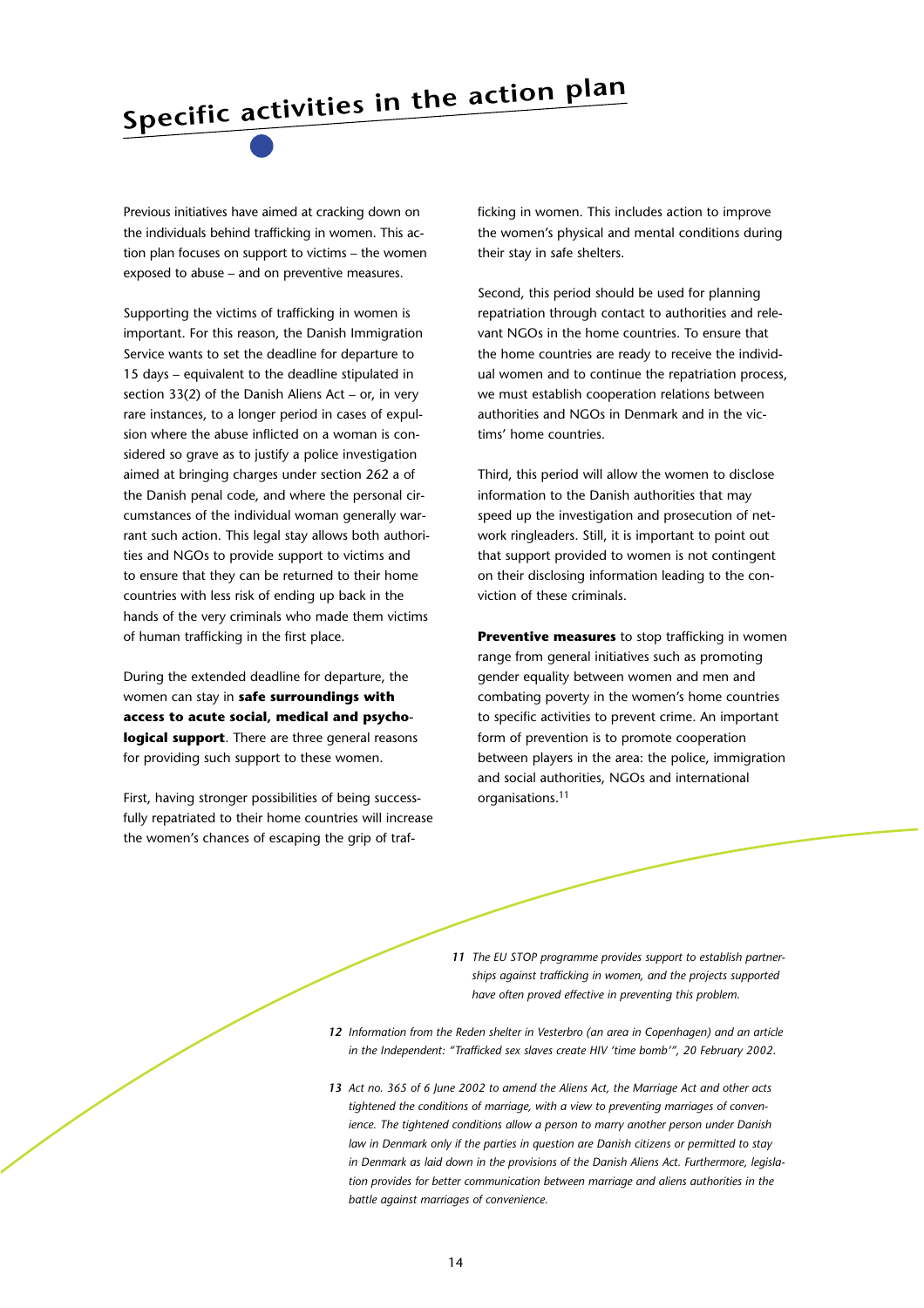Moreover, broad prevention work in Denmark should involve introducing health-promoting measures since foreign prostitutes may not always take the appropriate measures to avoid spreading disease. Experience from Denmark and other countries shows that trafficked women in prostitution offer sexual services without the use of contraceptives more often than local prostitutes.<sup>12</sup>

Because trafficking in women is a relatively new phenomenon in Denmark, a key part of the initiatives is to provide more knowledge about all aspects of such trafficking, including training relevant players, exchanging best practices as well as implementing information campaigns.

One aim of the preventive measures is also to deter marriages of convenience since they are one means for foreign prostitutes to stay in Denmark. The Danish Aliens Act stipulates that no residence permit can be issued on the basis of a marriage or a regular relationship of prolonged cohabitation if there are definite grounds to assume that the ultimate purpose of contracting a marriage or establishing a relationship of cohabitation is to obtain a residence permit (pro forma).<sup>13</sup>

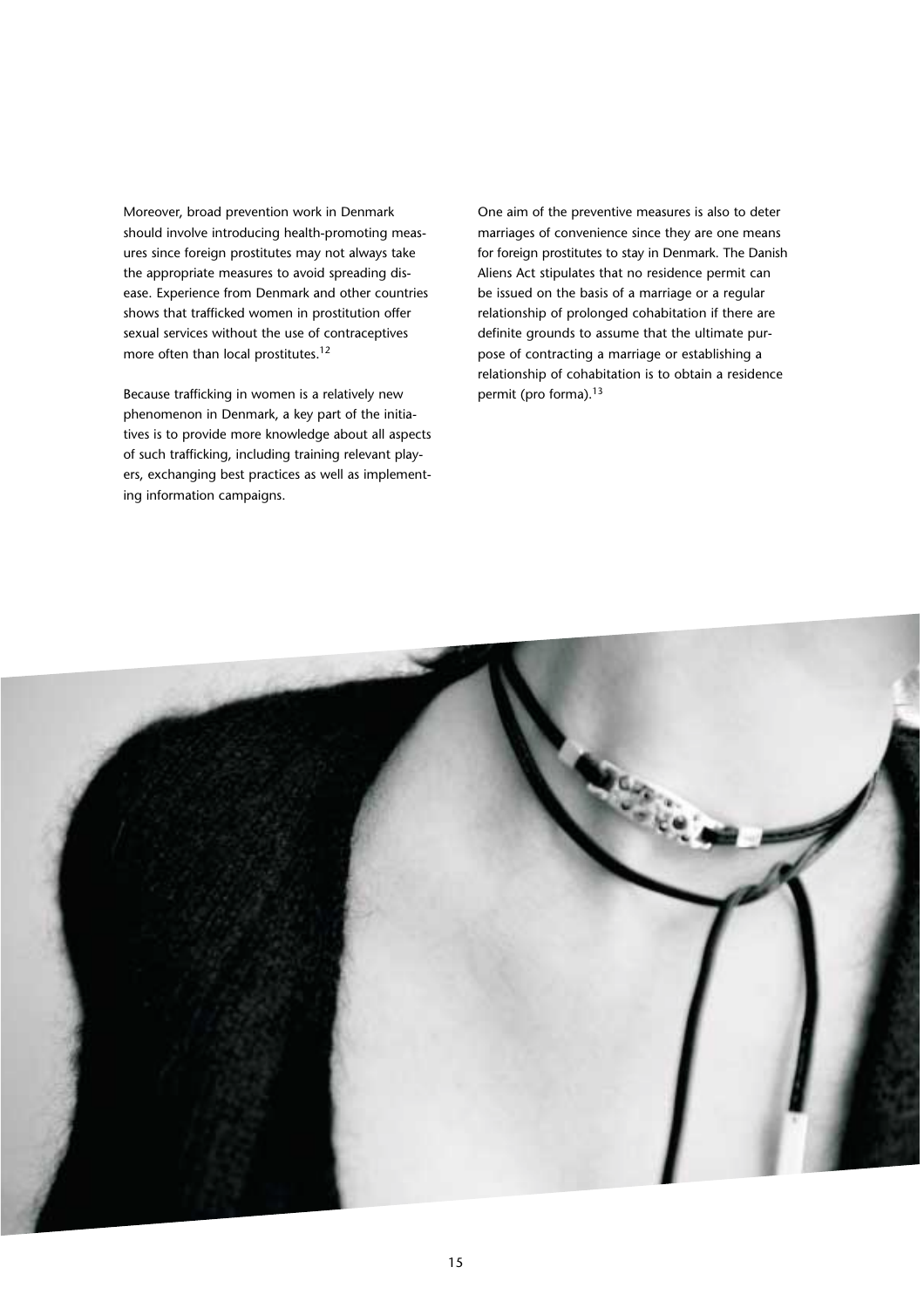### **Support to victims**

| Development of a model for the prepared                                     | Department of Gender Equality /                                    |
|-----------------------------------------------------------------------------|--------------------------------------------------------------------|
| return of women living in Denmark as victims                                | Ministry of Social Affairs /                                       |
| of trafficking in women.                                                    | Ministry of Interior Affairs and Health /<br>Ministry of Justice / |
| The model will include elements such as:                                    | Ministry of Integration                                            |
| <b>I</b> Shelters for victims of trafficking in women                       |                                                                    |
| Victims can stay for brief periods of time <sup>14</sup> in these shelters, |                                                                    |
| while their return is prepared and their participation in a                 |                                                                    |
| given criminal case is determined.                                          |                                                                    |
| During this period, the women are to have access to acute                   |                                                                    |
| psychological, social and medical support, if needed.                       |                                                                    |
| <b>DEstablishment of cooperation agreements</b>                             |                                                                    |
| between partners from the police, social and public health                  |                                                                    |
| authorities as well as relevant NGOs. The purpose of these                  |                                                                    |
| networks is to ensure cooperation on the prepared return                    |                                                                    |
| of victims of trafficking in women, the exchange of experience              |                                                                    |
| and the development of the model for prepared return.                       |                                                                    |

*14 The deadline for departure is set to 15 days – equivalent to the deadline stipulated in section 33(2) of the Danish Aliens Act – or, in very rare instances, to a longer period in cases of expulsion where the abuse inflicted on a woman is considered so grave as to justify a police investigation aimed at bringing charges under section 262 a of the Danish penal code, and where the personal circumstances of the individual woman generally warrant such action.*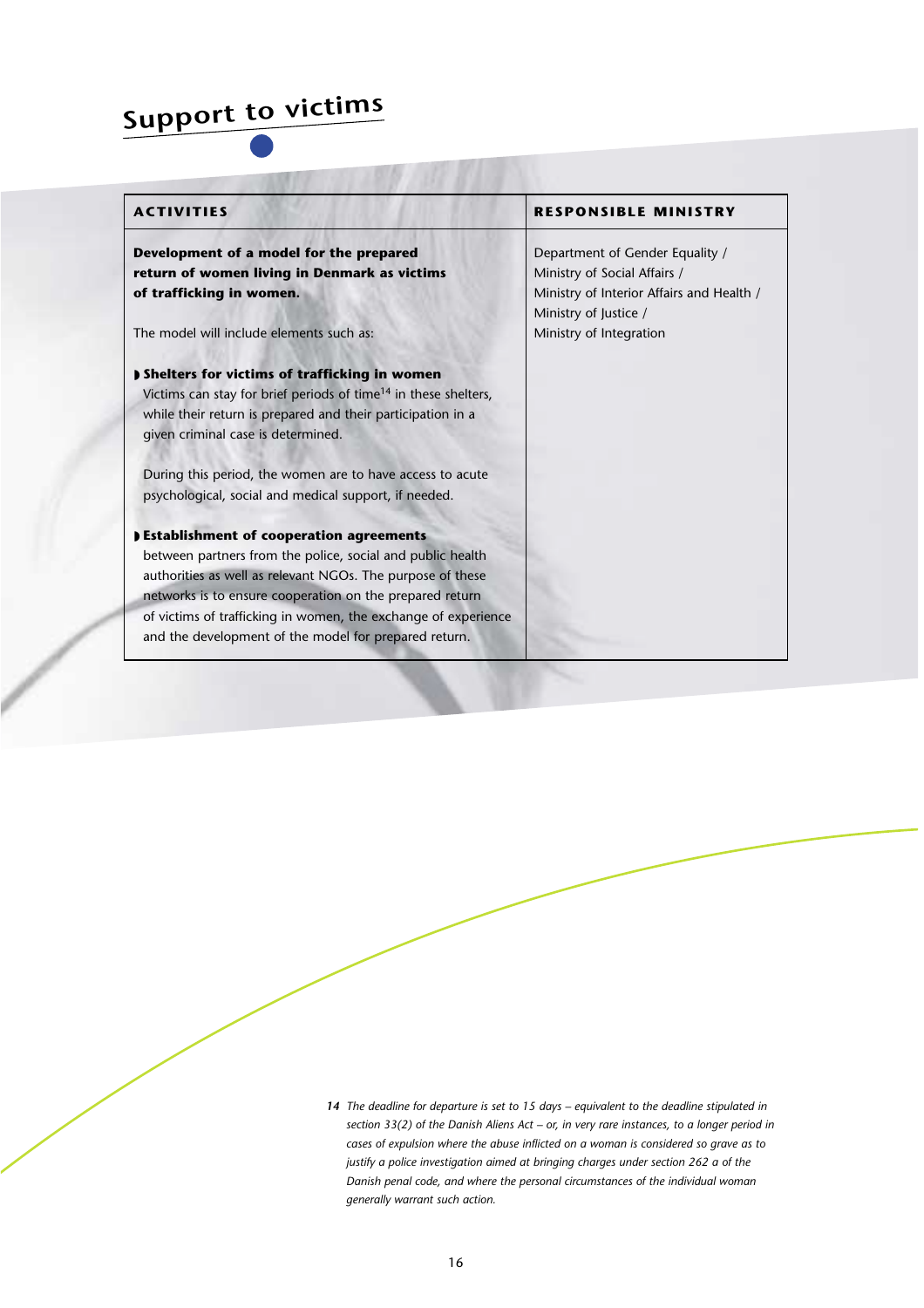| <b>ACTIVITIES</b>                                                                                                                                                                                                                                                                                                                                                                                                                          | <b>RESPONSIBLE MINISTRY</b>                                                                                                                                      |
|--------------------------------------------------------------------------------------------------------------------------------------------------------------------------------------------------------------------------------------------------------------------------------------------------------------------------------------------------------------------------------------------------------------------------------------------|------------------------------------------------------------------------------------------------------------------------------------------------------------------|
| <b>DEstablishment of an international network</b><br>consisting of Danish and foreign NGOs. The latter are to<br>receive and support victims of trafficking in women, thus<br>giving the victims an alternative to prostitution and preventing<br>them from ending up as victims of trafficking again.                                                                                                                                     | Department of Gender Equality /<br>Ministry of Social Affairs /<br>Ministry of Interior Affairs and Health /<br>Ministry of Justice /<br>Ministry of Integration |
| Development of embassy networks<br>Relevant Eastern European embassies are to be informed<br>about initiatives taken in Denmark in respect of the victims<br>and should subsequently function as 'informants' to the<br>authorities and NGOs in the individual home countries.<br>They should thus be bridge builders between the initiators<br>specified in the Danish action plan and the authorities in<br>the victims' home countries. |                                                                                                                                                                  |

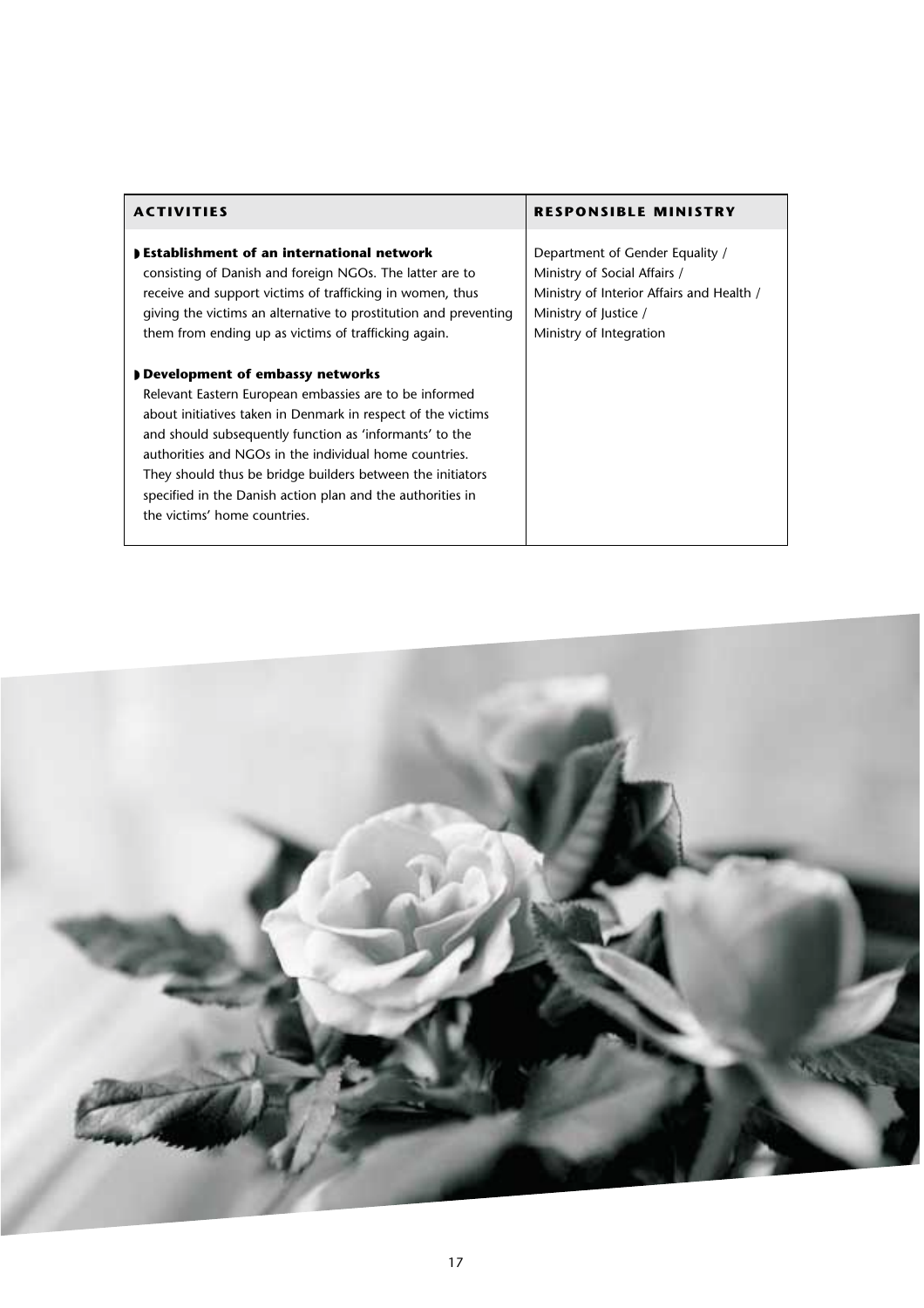# **Initiatives to prevent trafficking in women**

| <b>ACTIVITIES</b>                                                                                                                                                                                                                                                                                                                                                                                                                                       | <b>RESPONSIBLE MINISTRY</b>                            |
|---------------------------------------------------------------------------------------------------------------------------------------------------------------------------------------------------------------------------------------------------------------------------------------------------------------------------------------------------------------------------------------------------------------------------------------------------------|--------------------------------------------------------|
| Compilation of knowledge on how to<br>police trafficking in women, for the<br>purpose of providing inspiration and<br>allowing countries to compare experience.                                                                                                                                                                                                                                                                                         | Ministry of Justice /<br>Department of Gender Equality |
| National activities during the joint Nordic-Baltic<br>information campaign on trafficking in women                                                                                                                                                                                                                                                                                                                                                      | Department of Gender Equality                          |
| consisting of:                                                                                                                                                                                                                                                                                                                                                                                                                                          |                                                        |
| A <b>hotline</b> where the victims of trafficking in women / foreign<br>prostitutes can obtain information in respect of authorities,<br>including public health authorities and the police, as well as<br>information about support offers.                                                                                                                                                                                                            |                                                        |
| <b>DEstablishment of teams of fieldworkers (cultural media-</b><br>tors) to participate in information and consultation<br>work, their job being to inform the victims of trafficking in<br>women about how the authorities can help them. Moreover,<br>the cultural mediators are also to compile and disseminate<br>knowledge about the extent and nature of the problem.<br>Training programmes are to be developed for these cultural<br>mediators. |                                                        |
| Denmark will hold a <b>seminar</b> where authorities and NGOs<br>contacted by the victims of trafficking in women can share<br>experience and develop interdisciplinary cooperation. The<br>improved cooperation aims at strengthening the work on<br>returning and repatriating the women to their home countries.                                                                                                                                     |                                                        |
| Ads on trafficking in women<br>in the major Danish newspapers<br>These ads are to address the potential clients of trafficked<br>women and the general public and will, for example, contain<br>references to this website: www.stopkvindehandel.dk.<br>The website of the Department of Gender Equality will<br>also run an extensive theme on trafficking in women,                                                                                   |                                                        |
| including background material, video clips and<br>political statements.                                                                                                                                                                                                                                                                                                                                                                                 |                                                        |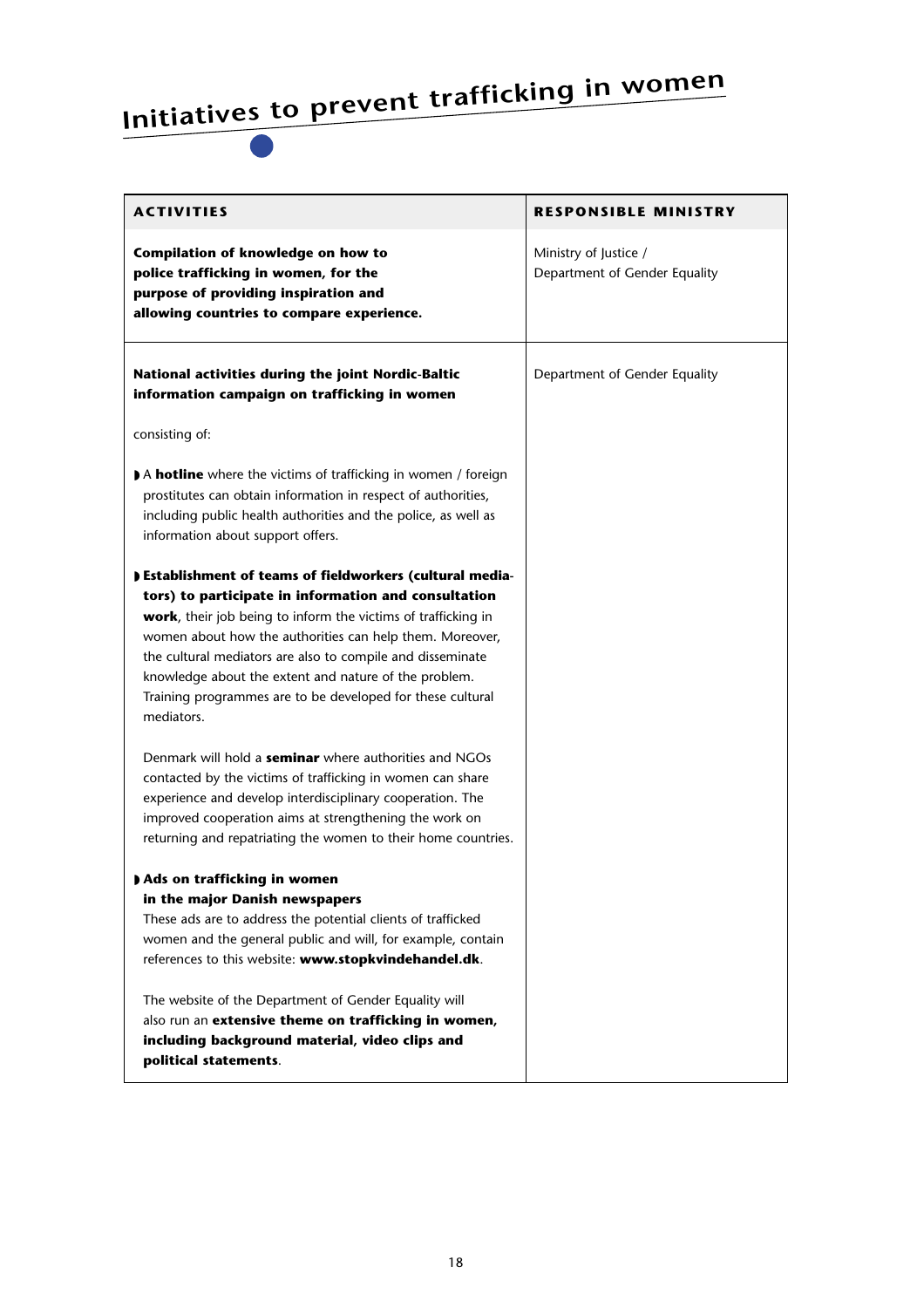| <b>ACTIVITIES</b>                                                                                                                                                                                                                                                                                                                     | <b>RESPONSIBLE MINISTRY</b>   |
|---------------------------------------------------------------------------------------------------------------------------------------------------------------------------------------------------------------------------------------------------------------------------------------------------------------------------------------|-------------------------------|
| Danish-language ads inserted in Ekstra-Bladet (a<br>Danish newspaper) on the pages preceding or<br>following ads for sex services and escort-based<br><b>prostitution</b> , giving information about the hotline and<br>encouraging clients to react if they suspect that a crime lies<br>behind a woman's situation as a prostitute. | Department of Gender Equality |
| Distribution of written information material<br>for trafficked women on the possibilities of obtaining<br>support and their rights in Denmark.                                                                                                                                                                                        | Department of Gender Equality |